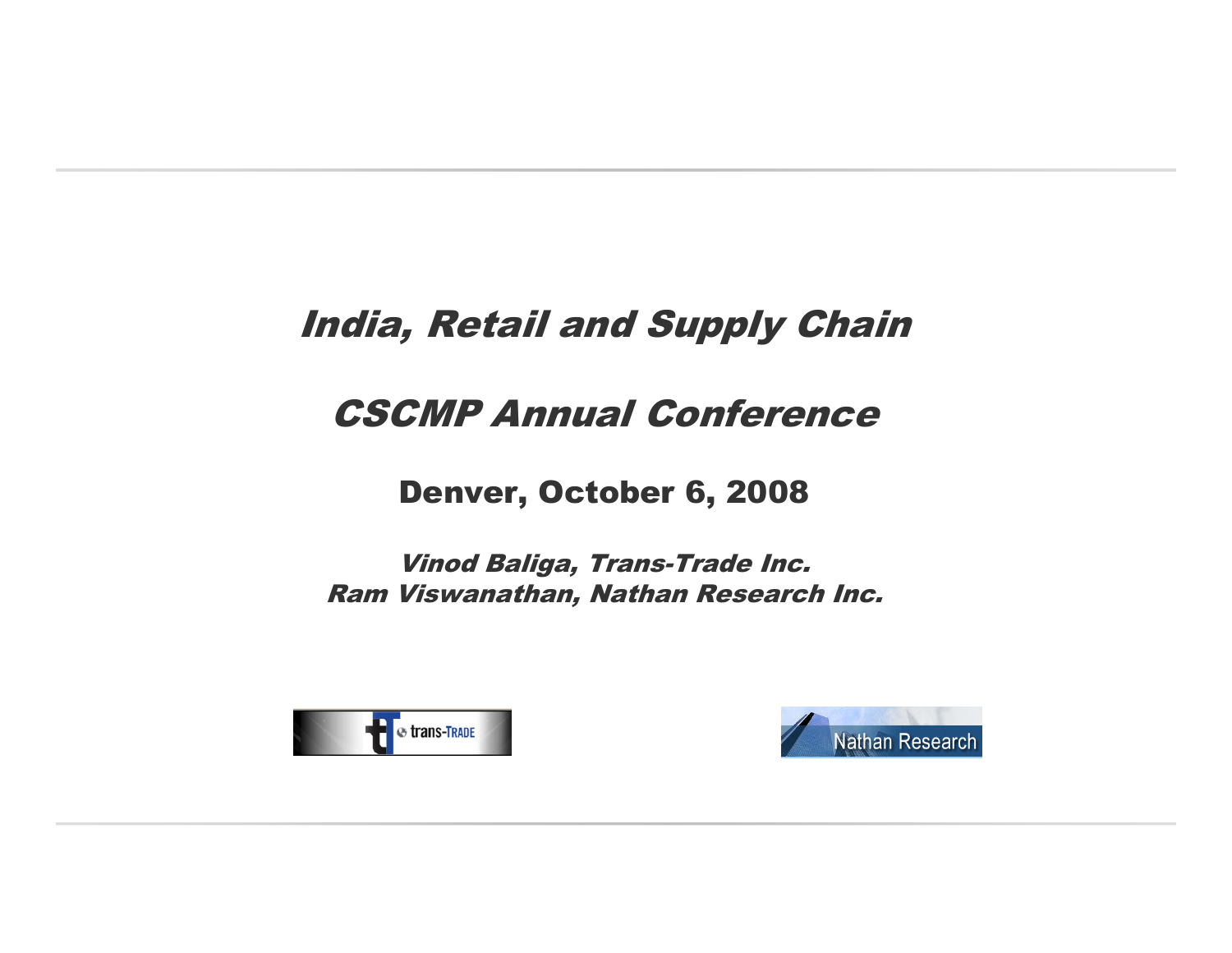## Agenda

- 'Growth' Pain in India-centric Global Supply Chains
	- $\bullet$ Poor Infrastructure and Systems
- State of the 3PL/Warehousing Industry in India
- State of Support Systems in India
- Possible direction of Global Supply Chain Behavior
	- $\bullet$ Increase in Manufacturing
	- Balance of Demand, Supply, Cost and Speed  $\bullet$
- **Opportunities** 
	- Manufacturing, Electronics, Retail  $\bullet$
	- $\bullet$ Niche Services (Supply Chain Mgt, Global Trade Apps)
	- $\bullet$ Management
- Experiences and Credentials
	- $\bullet$ **Transtrade**
	- Nathan Research Inc  $\bullet$
- Appendix



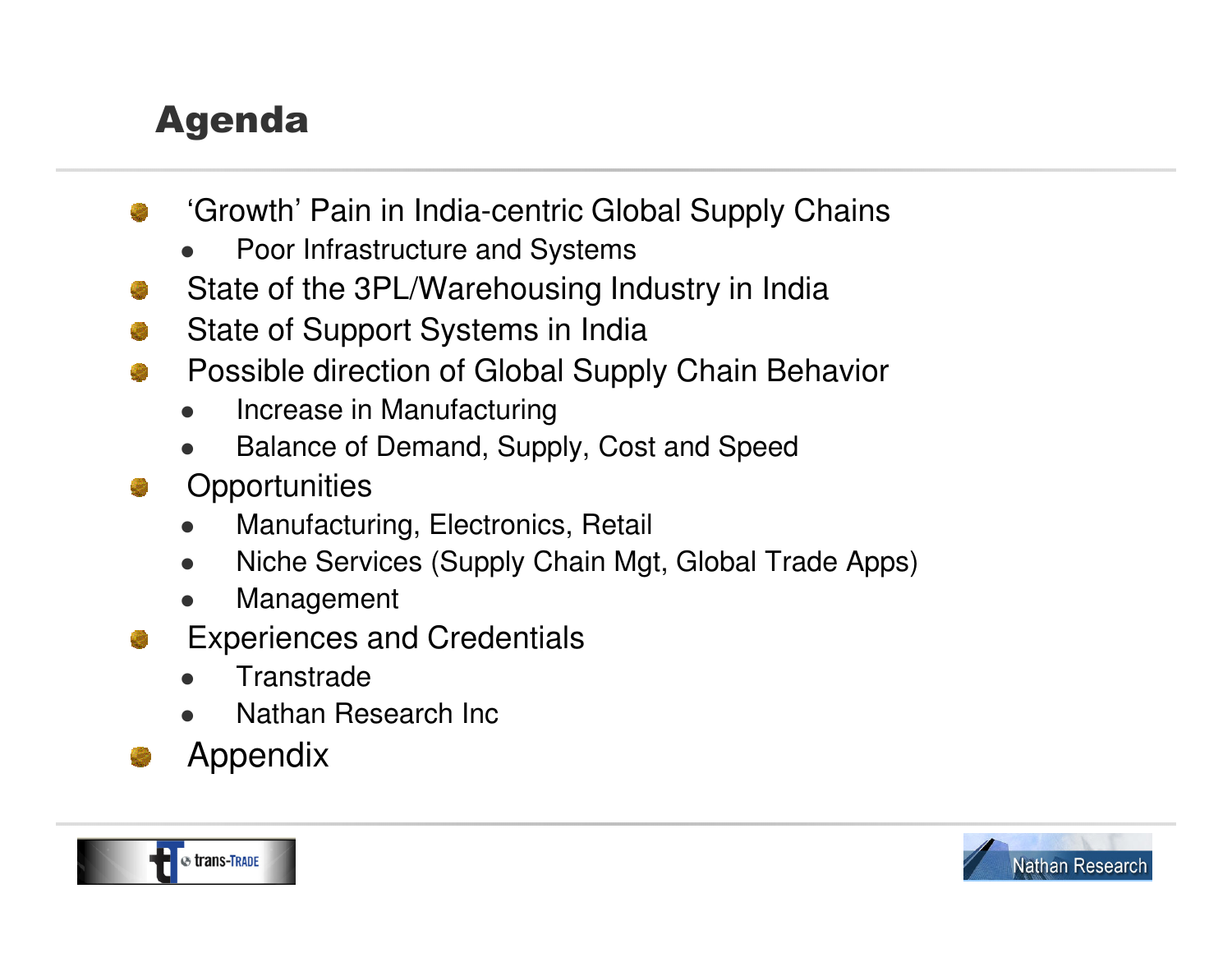### Retailing in India **Opportunities**

- Retail in India touched US \$230 billion in 2005 and is expected to grow at 5% per annum. Of this **only 3%** was from organized retail
- However, in the next five years, as the population gets younger and retailers drive organized format 癵 penetration, the number is expected to grow by 35-40% (CAGR) to touch 9 % of total retail activity
- Even at this level of penetration, it will be nowhere near the developed economies. Economists e) expect that growth will continue till India reaches at least 50 % penetration for organized retail
- Retail sales in India's consumer goods market are expected to grow to \$400 billion by 2010, making æ. it one of the five biggest markets in the world



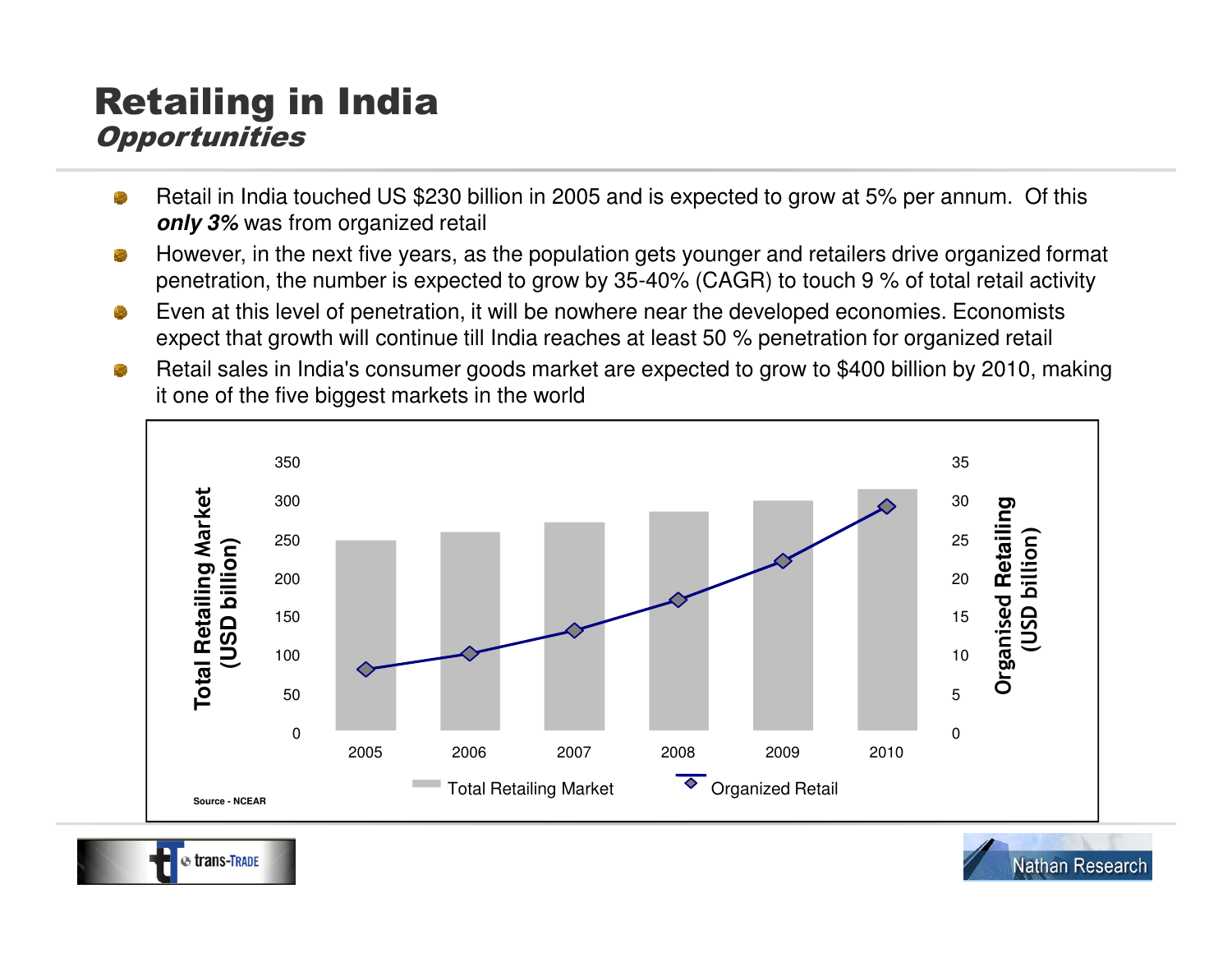## Growth Pain (specific focus on retail)

- Greater assortment of products and packaging to cater to diverse economic levels
- Low use of information technology to plan supply chain, inventories, and distribution
- Taxation policies (double taxation) affects international suppliers
- Fragmented domestic supply base, few at a national levelØ
- Poor highway infrastructure (80% goods transported over highways 2 that make up only 2% of the 2 million miles of roads)
- The Golden Quadrangle, North-South and East-West corridors in the process of being built
- Smaller vehicles  $(< 1$  ton) needs to be used
- Energy/Power/Water shortages Ø



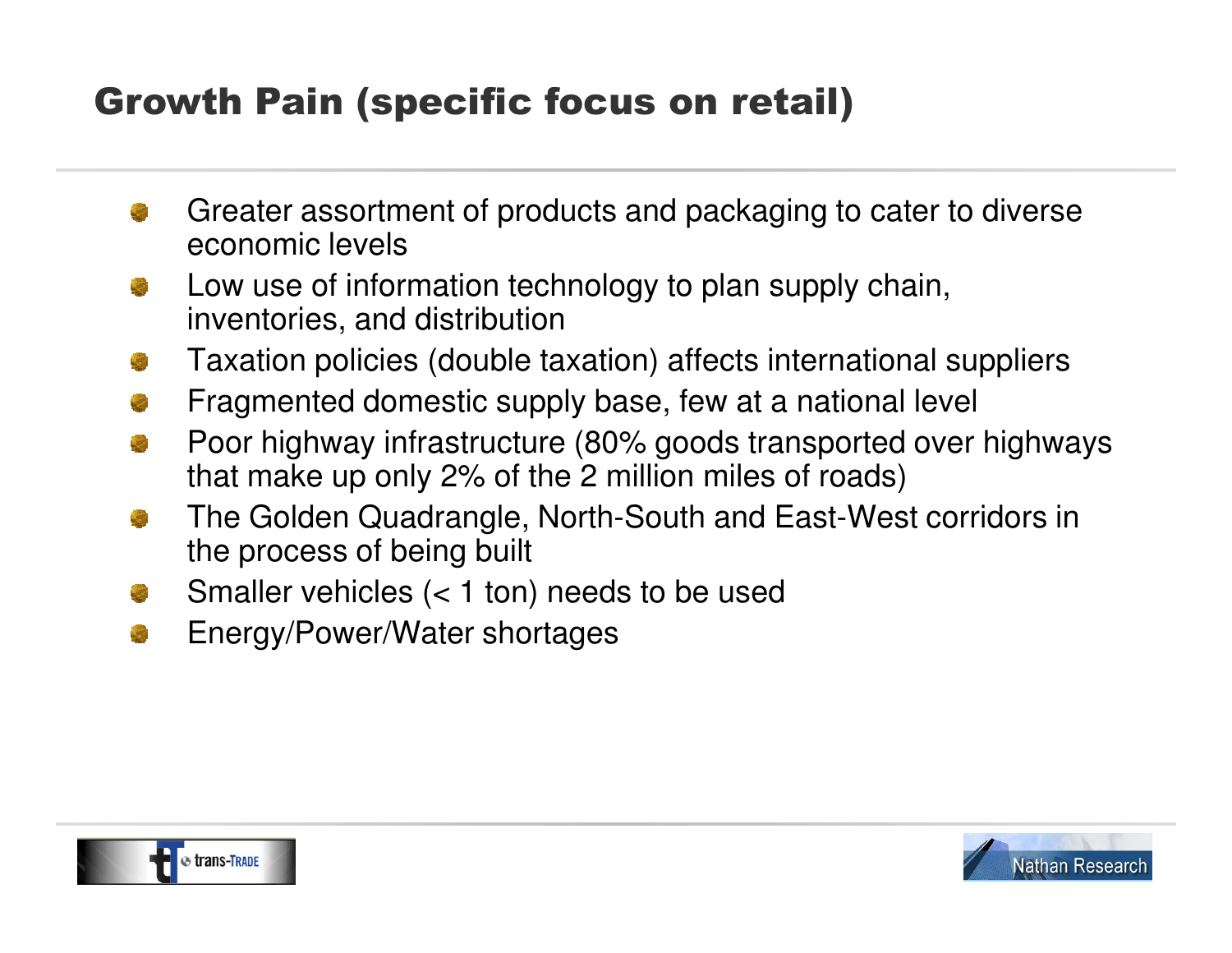### State of the 3PL/Warehousing Industry in India

- Lack of adequate '3PL' services, with facilities, equipment, systems, solutions for inventory management, order fulfillment etc
- Reality of a multitude of legitimate transportation methods (including the bullock cart and cycle rickshaw) – will continue for sometime
- More 'tiers' of distribution (3-4 is typical) than what we are used to, in the West
- Ports lack capacities to handle more than 6000 20' TEUs
- Fragmented retail sector dominated by mom-and-pop shops to be served
- Fragmented trucking industry with 2.7 million commercial fleet operated by ½ million fleet operators

Sources: McKinsey, Citigroup Research



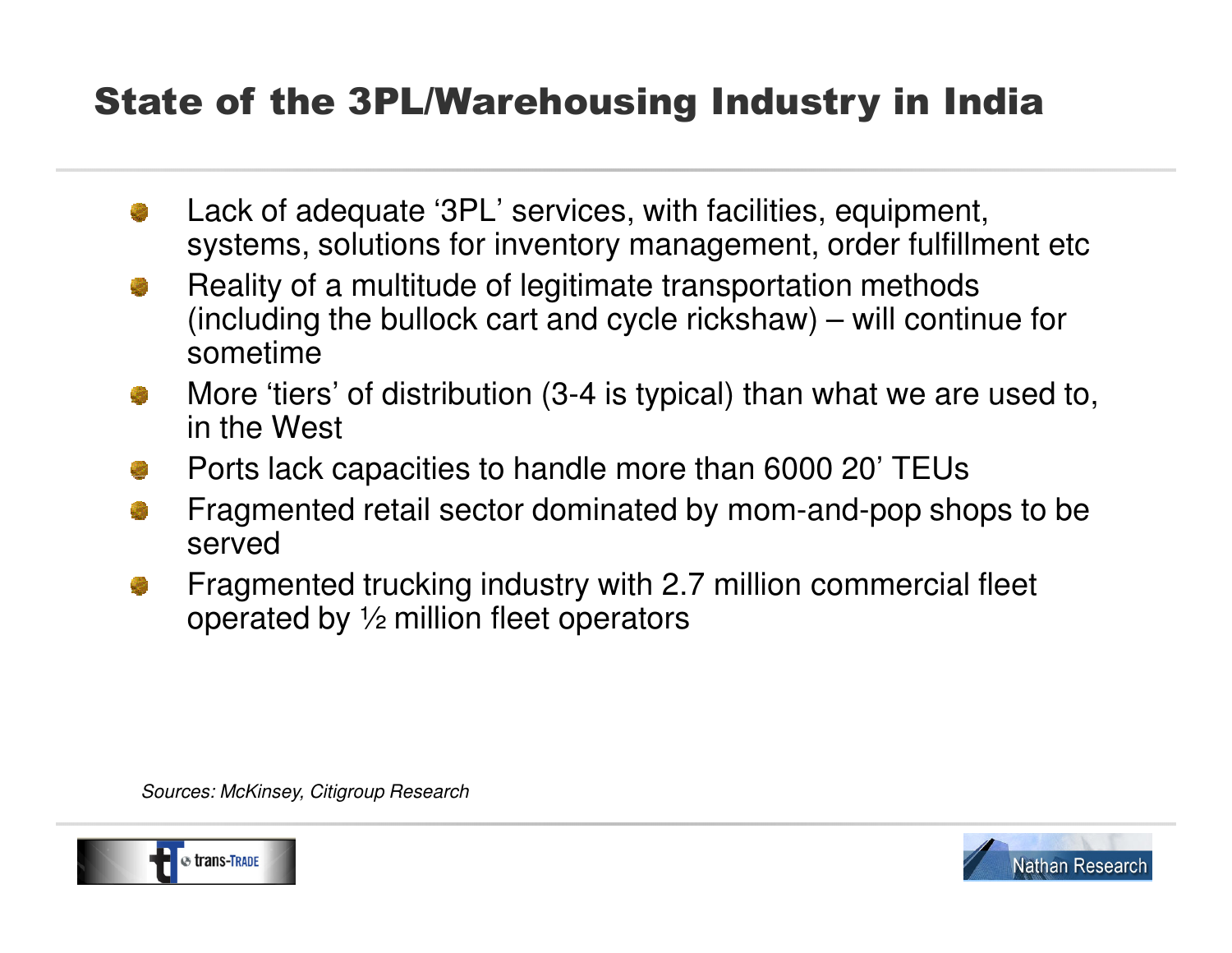## State of Support Systems in India

- Number of Retail ventures being started in Indiaa
	- 0 Strategic Planning, Process competencies in short supply
	- 0 Nature of Processes and Solutions will require local fine-tuning
	- Solutions inadequate
		- 0 Underdeveloped POS systems
		- 0 With poor visibility to data at end customer level, application of concepts such as VMI, CPFR challenging
		- $\bullet$ Product launch planning requires consideration of diverse geographies
		- 0 Greater number of variables that affect planning demand and supply
- Affected market stakeholders
	- 0 Retailers
	- 0 CPG Manufacturers
	- 0 Logistics Providers



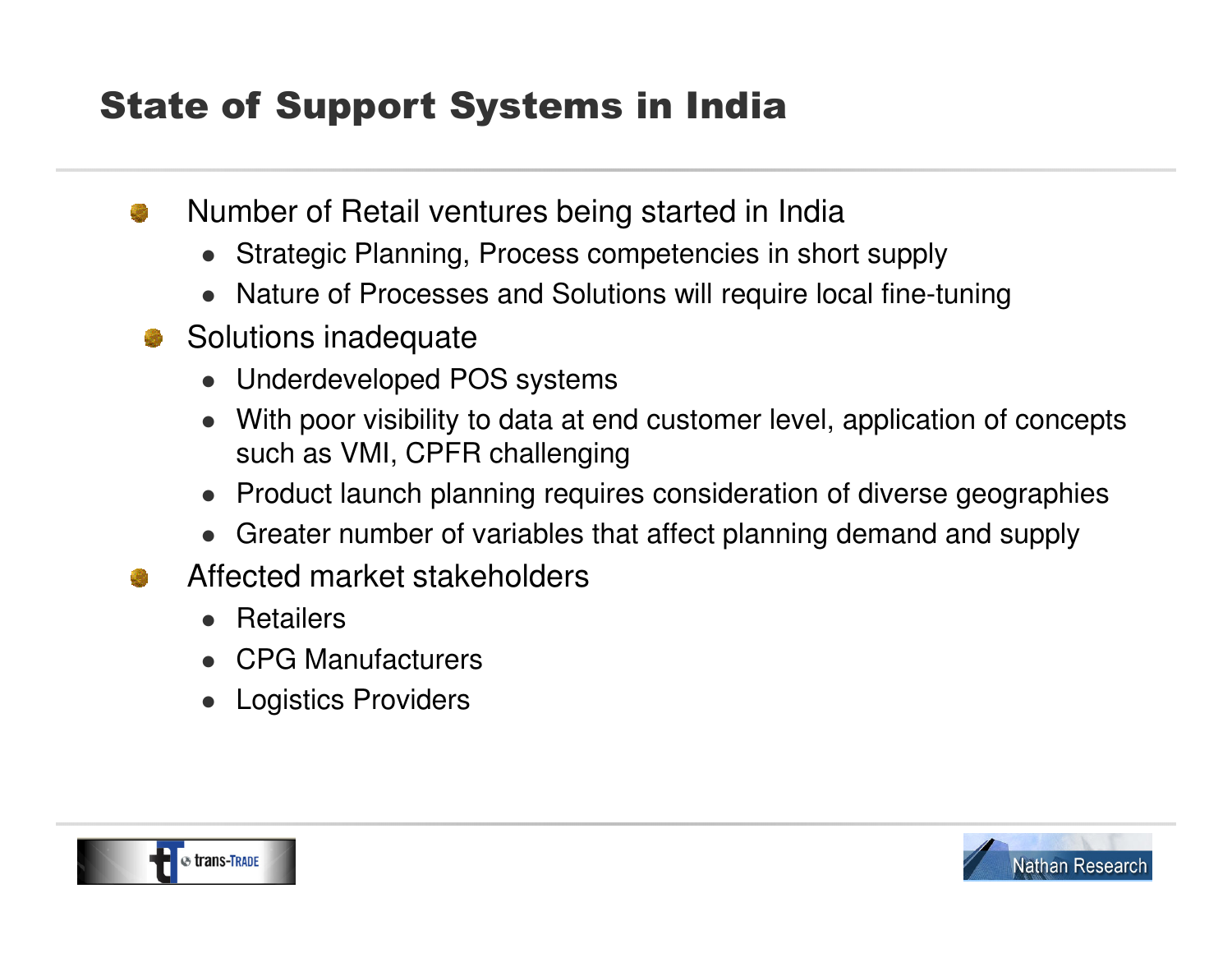### Trends in 3PL / Logistics Niche Services

"The tasks being remotely processed are now going up the value chain. You no longer have to imagine ø a company whose finance team in the United States is made up of only the controller, treasurer, and CFO, with their staff in India. This is already happening"

Future of Outsourcing, CFO Magazine

- "Initial market projections from research firm IDC estimate that the global market for logistics BPO is a \$155 billion and is expected to grow 12 percent per year for the next five years, reaching \$276.5 billion"Worldwide and US Logistics BPO Service Forecast 2003-2007
- "The 4PL is a BPO provider. This lead logistics provider will bring value and a reengineered approach to Ø the customer's need. A 4PL is neutral and will manage the logistics process, regardless of what carriers, forwarders or warehouses are used. The 4PL can and will even manage 3PLs that a customer uses. This new international logistics service provider will develop solutions tailored to meet the unique and special needs of each customer, without regard to a parent company's service offerings and operations"…" A 4PL, with **real world experience dealing in Asia**, can present a way for customers to take control of their inbound supply chains"…..

4PL/BPOs vs 3PLs, Worldwide Shipping

"Effectively managing the **offshore** supply chain, as to suppliers, logistics service providers and their ÷ coordinated integration from vendor door to final delivery location, has caused companies to assess the utilization of outsourced logistics providers, either 3PL or 4PL."

IT Match Online, BPO Trends, July 2006

 $\bullet$ "There are no estimates on the potential size of the KPO market, but consulting alone is worth \$140<br>hillion annually "Even if a small percentage of this can be outsourced it runs into billions" **billion annually**. "Even if a small percentage of this can be outsourced, it runs into billions" KPO The Next Wave to BPO - The Hindu Business Online



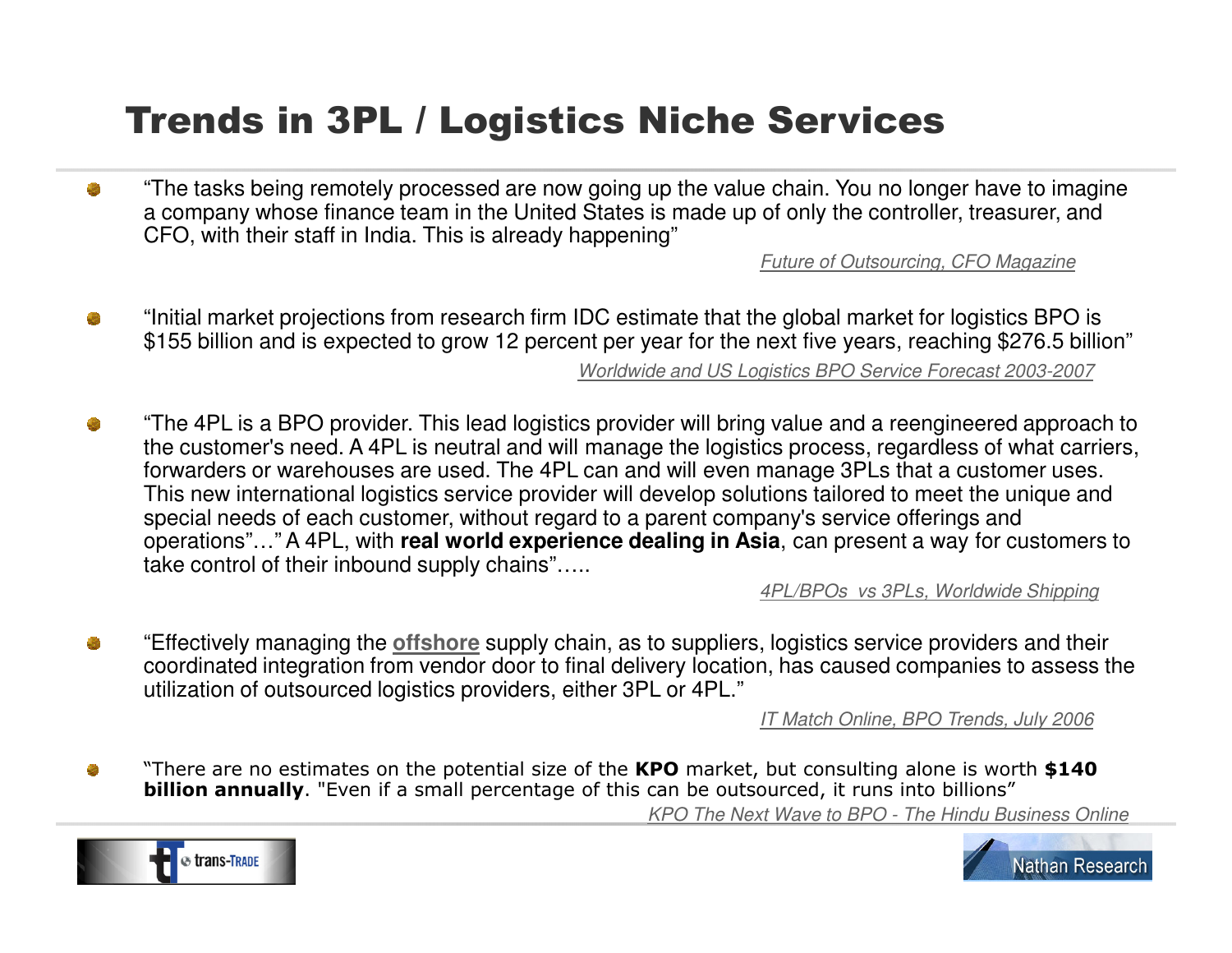## The Logistics BPO/KPO Value





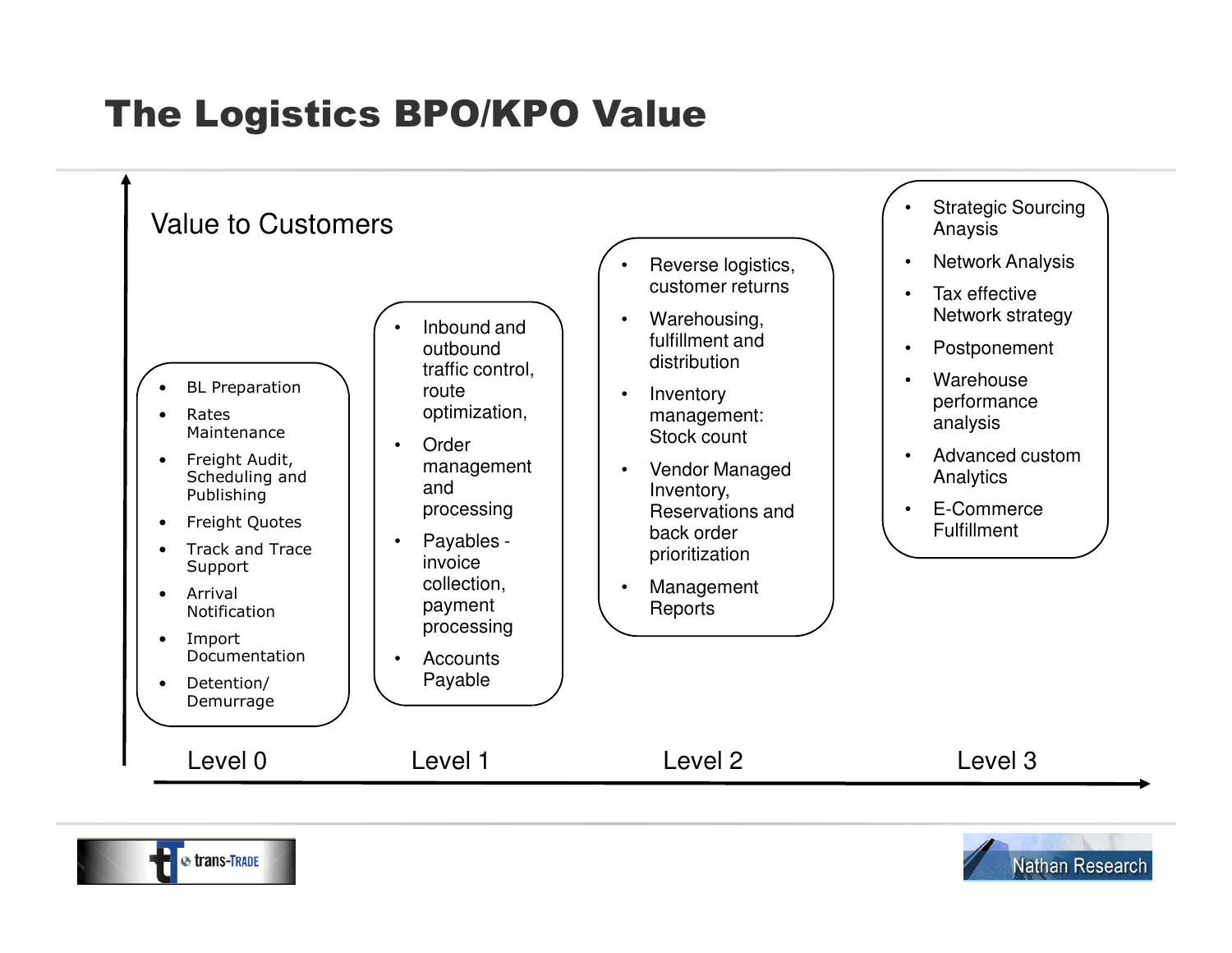# Steps to the 4PL/BPO Vision





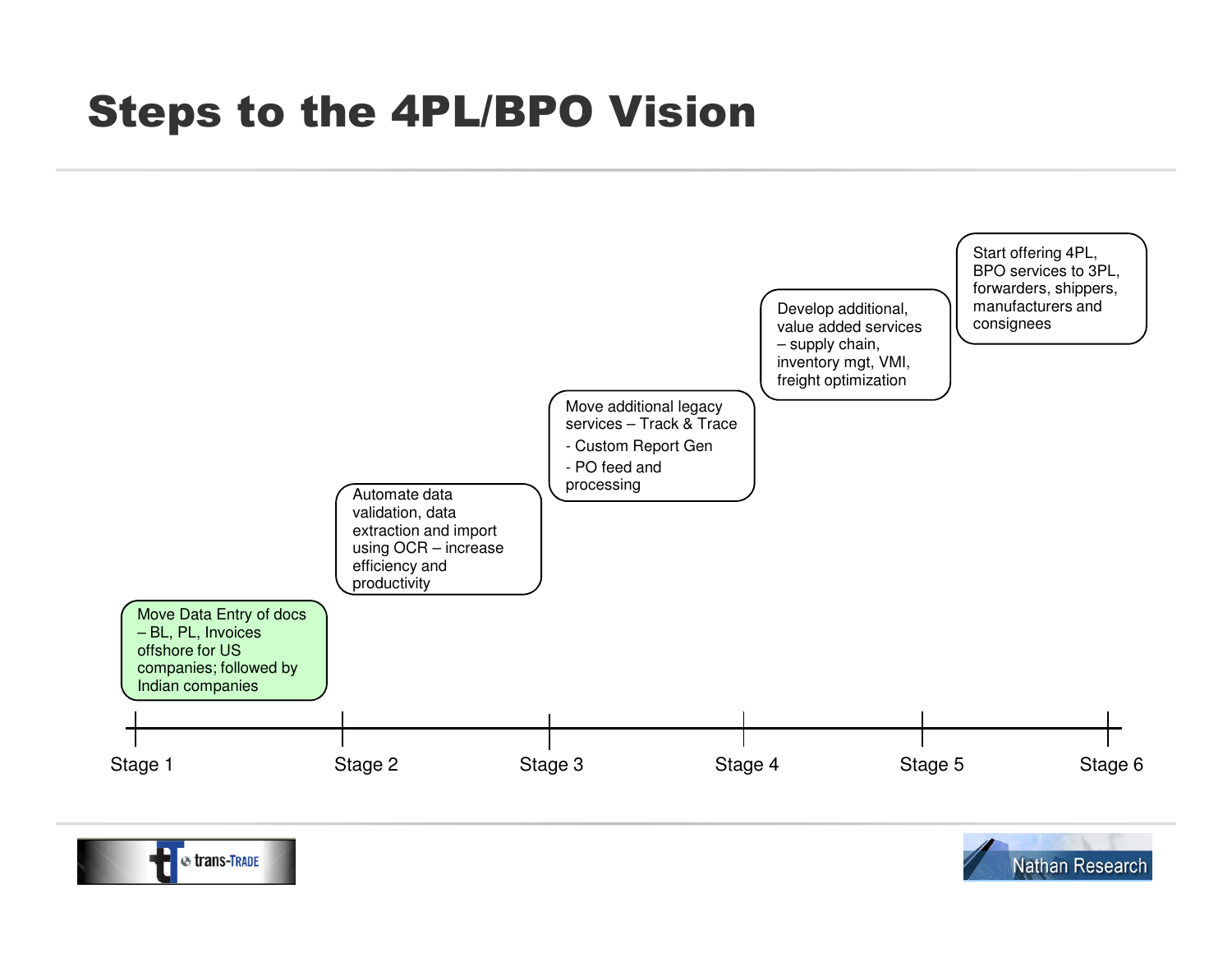### Extended, Integrated Supply Chain Example Enabled through Outsourced Processes





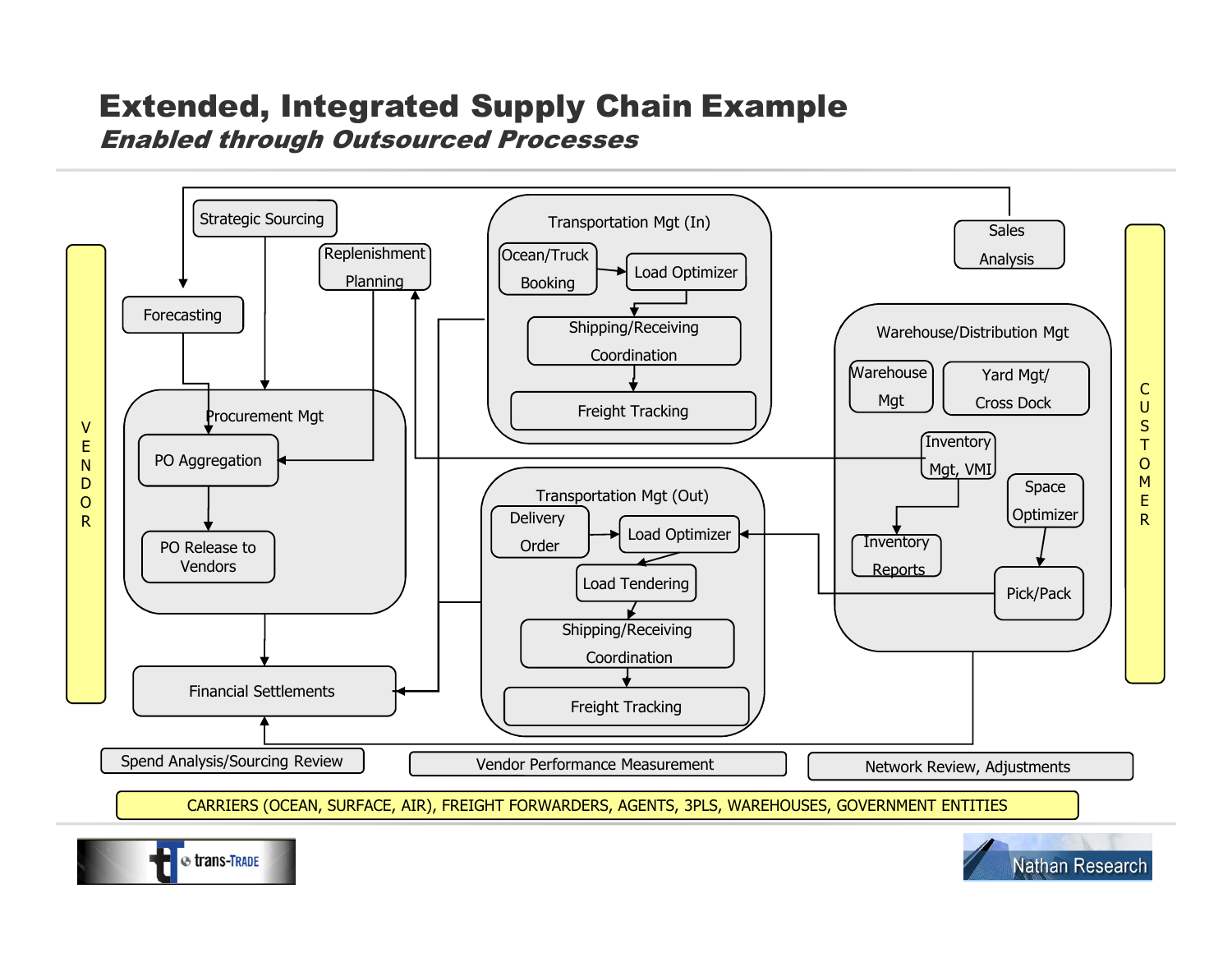## The India Advantage

- In spite of emerging competition from other locations such as Phillipines, Vietnam, China etc, India offers unique advantages and is still the best location for new BPO operations, especially for those considering moving into "next Gen" BPO/KPO offerings.
	- Abundant, skilled, English-speaking manpower being harnessed even by other ITES ( IT Enabled Services) - BPO hubs such as Singapore and Ireland
	- Rapidly improving telecom and other infrastructure which is matching global standards
	- Strong emphasis on measuring and monitoring quality, and processes Organizations migrating to the new ISO 9000:2000 standards, Organizations on CMM framework aligning to the new CMMI framework
	- Fast turnaround times and the ability to offer 24x7 services based on the country's unique geographic location that allows for leveraging time zone differences
	- **•** Proactive and positive policy environment which encourages BPO investments and simplifies rules and procedures, continued development of Technology Parks
	- A friendly income tax structure, which places the BPO industry on par with IT services companies
	- Access to a large pool of highly skilled personnel that have specialized domain knowledge more qualified than personnel working in other shared service environments, geographies
	- Access to different companies in the industry facilitating the transfer of best practices across all of them



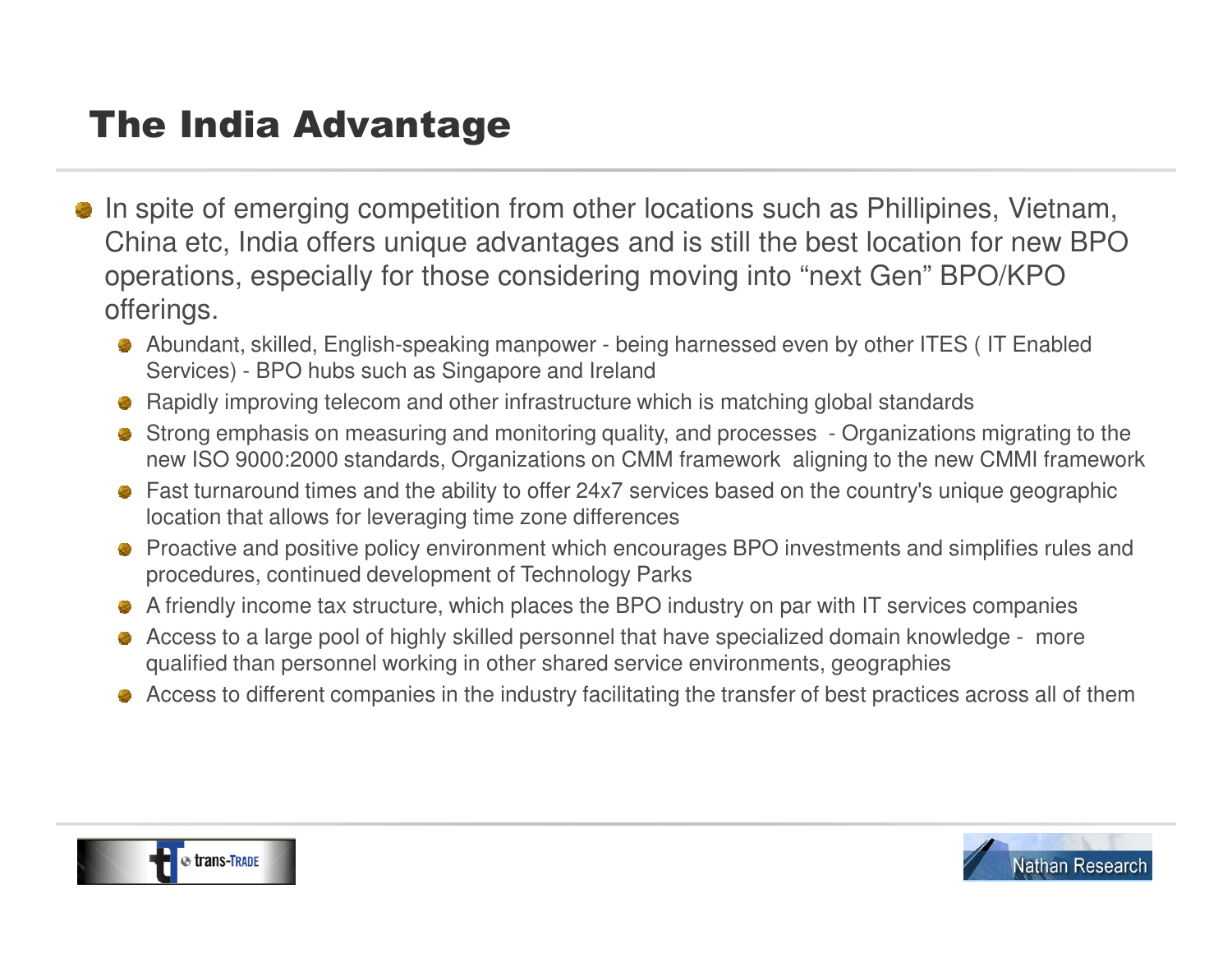# Trans Trade

#### W;elkijk;elkfjwer;rlkkj/kjwejkijk;elkijwejkijk;elkijwejkijk;elkijwejkijk;elkijwejkijk;elkijwejkijk;elkijwejkij<br>Markovina (1992) Global Reach, **Local Touch**

Trans-Trade has a global network of partners, agents and affiliates with a wide range of expertise. Whether it's sourcing housewares in Asia, floor tile in Spain or arts and collectibles from India. Trans-Trade's logistics network can provide solutions.

When you get right down to a true partnership, though, it's the people you work with every day that make the greatest differ-

ence. That's why Trans-Trade has prioritized the recruitment and training of specialized teams of logistics professionals who are dedicated to "no fingerpointing" customer service.



Sure, we have the latest technology and facilities but our greatest assets are our people who will develop and manage your solutions with responsible, proactive care.

Global Reach, Local Touch.

Logistics solutions that provide you with a competitive advantage.







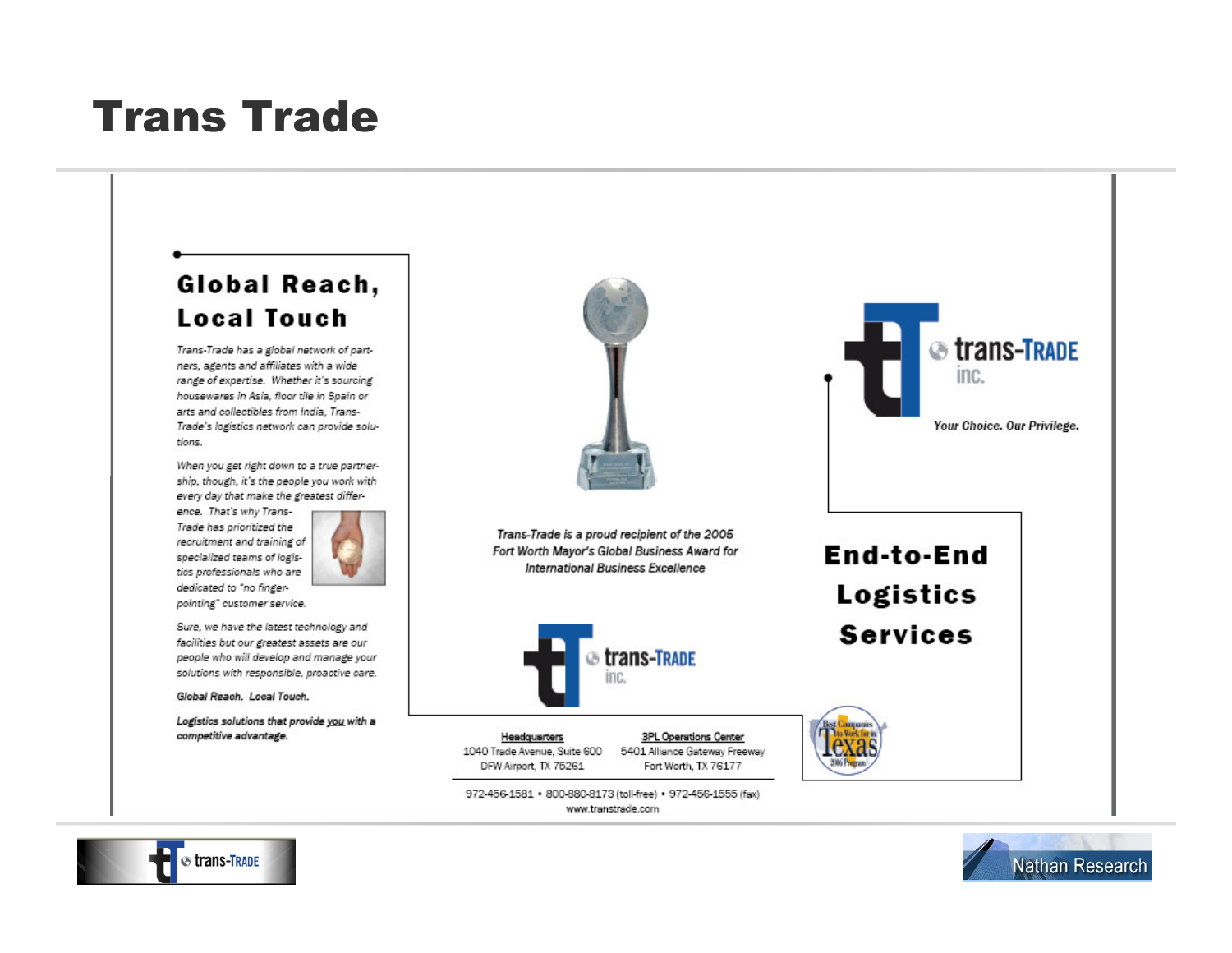# Trans Trade

### **Full Service Logistics**

Trans-Trade was founded in Grapevine. Texas in 1984 as a freight forwarder. Our growth since that time has resulted from constant innovation. premium service and enhancing our capabilities to provide a full array of logistics services that our customers rely upon.

- Import Transportation and Customs  $\bullet$ **Services**
- **Export Transportation and Customs**  $\bullet$ **Services**
- Domestic and Multi-Modal Transportation Services
- 3PL, Foreign Trade Zone and Ware- $\cdot$ house Services
- **U.S. Customs Broker**
- NVOC Licensed Ocean Freight Forwarder
- **C-TPAT Approved and Validated** ٠



#### **Transportation Services**

We move virtually any type of commodity to anywhere on earth. We have moved helicopters, trade shows, oil exploration equipment, live animals and plain old boxes to destinations as close as Luckenbach, Texas and as far away as Baghdad. Naturally, we maintain preferred-shipper status with all scheduled air, truck, rail and ocean freight carriers.

- Air, Ocean, Rail & Truck
- Economy to NFO Service Levels
- **Mexico and NAFTA Services**
- **Air and Ocean Charters**
- **Trade Show & Convention Services**
- On-Line Book/Track/Trace Technology

#### **Distribution Services**

Trans-Trade maintains a 3PL Operations Center in the Alliance Corridor and has a flexible warehouse in Grapevine. Both are fully protected by fire suppression systems, proximity and controlled access systems and an integrated



closed-circuit TV system. The 3PL Operations Center is located within a Foreign Trade Zone (FTZ) and can be reconfigured to support FTZ activity for attractive tax and customs duty savings.

We offer a full range of warehousing and 3PL services such as:

- **Pick and Pack Services**  $\ddot{\phantom{0}}$
- **Kitting Services**
- **Break-down & Consolidation Services**
- ٠ **Light Assembly Services**
- **Reverse Logistics Services**
- Warehouse Storage & Fulfillment  $\ddot{\phantom{0}}$
- Direct, electronic order initiation and  $\ddot{\phantom{0}}$ fulfillment systems
- . On-line Inventory Management

#### **Global Sourcing**

Competitiveness in today's aggressive markets often requires innovative sourcing solutions that provide quality goods manufactured abroad and delivered through an efficient, dependable supply chain. Trans-Trade offers in-country expertise in India, Asia, Europe and Latin America to act as our clients' virtual representative to ensure expedited production and shipment of top quality deliverables.

#### **Trans-Trade, Inc.**

Headquarters 1040 Trade Avenue, Suite 600 DFW Airport, TX 75261

**SPL Operations Center** 5401 Alliance Gateway Freeway Fort Worth, TX 76177

972-456-1581 \* 800-880-8173 (toll-free) \* 972-456-1555 (fax) www.transtrade.com



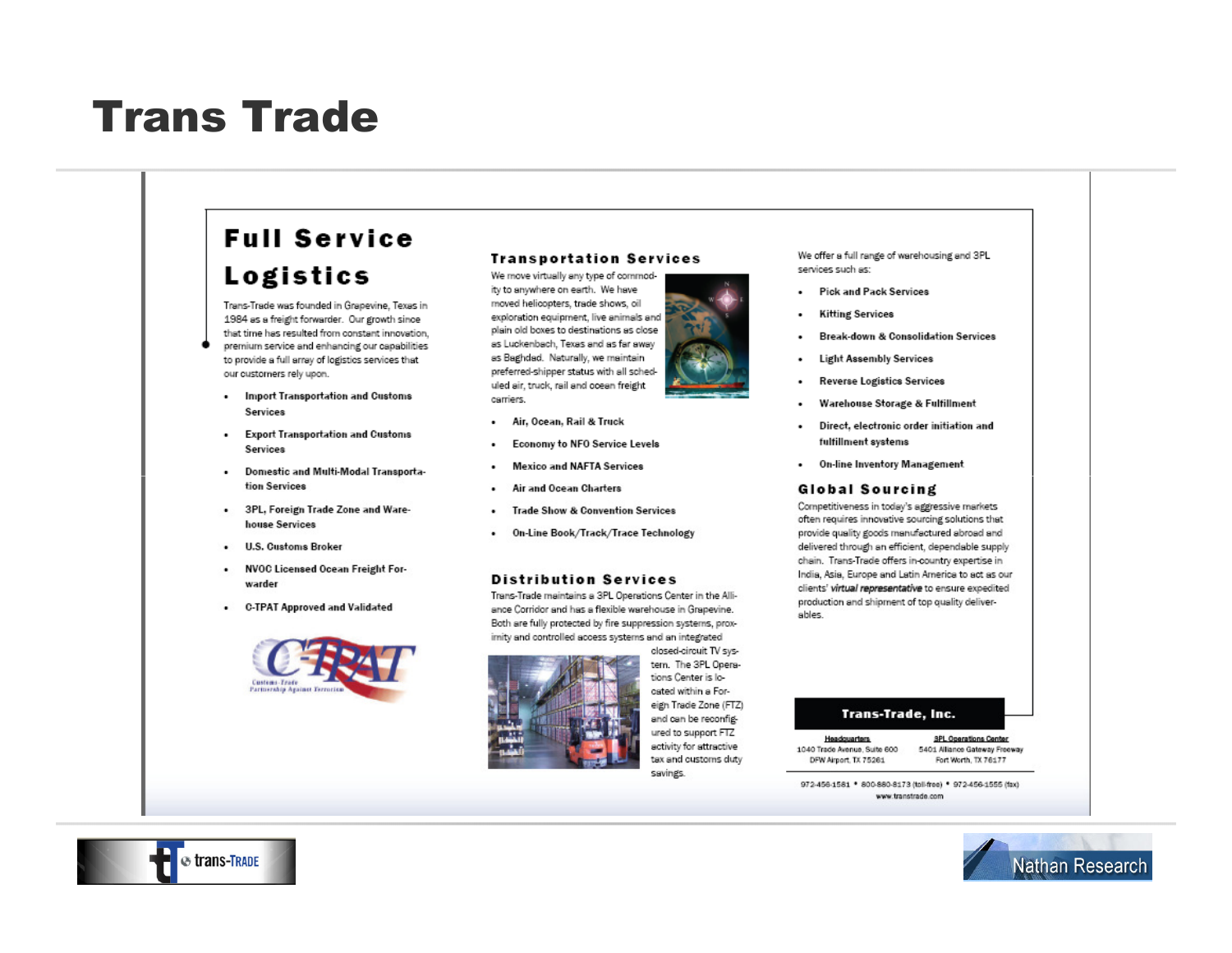# Nathan Research

### **Niche consulting/solutions organization**

- Provides Services and Solutions in the areas of **Strategic Planning, Market/Business Planning**, **Supply Chain & Operational Planning and Risk Management**
- Launched Business Process Outsourcing (BPO) and Knowledge Process Outsourcing (KPO) services for customers to set up captive and shared services to provide operational support and efficiencies
- Supply Chain operations and technology implementation experience with the likes of **Siemens, HP, WalMart, DR Horton and Verizon**
- Experience in developing and implementing business plans for new ventures
- Customized forecasting, supply chain planning and analytics models and methods

### **People Profiles**

- 15+ years of Business Planning, Process Reengineering, Operational management and Management consulting experience in a number of sectors (High Tech electronics, Retail, Logistics, Manufacturing)in a number of functions - Strategic Sourcing, Procurement, Distribution and Warehousing, S&OP
- Domain experts in Supply Chain Planning and Operations, Manufacturing, Retail and Logistics derived from years of translating complex concepts into practical solutions
- Experienced in development and bringing to market technology (software) solutions in Supply Chain, EDI and e-Commernce (**i2 Technologies, Ernst & Young )**
- Masters, Ph.D level degrees in Operations Research, Computer Science

### **Customer Relationships**

 Engaged in <sup>a</sup> number of key projects related to supply chain redesign for customers, new initiativeplanning

www.nathanresearch.com



214-507-0015